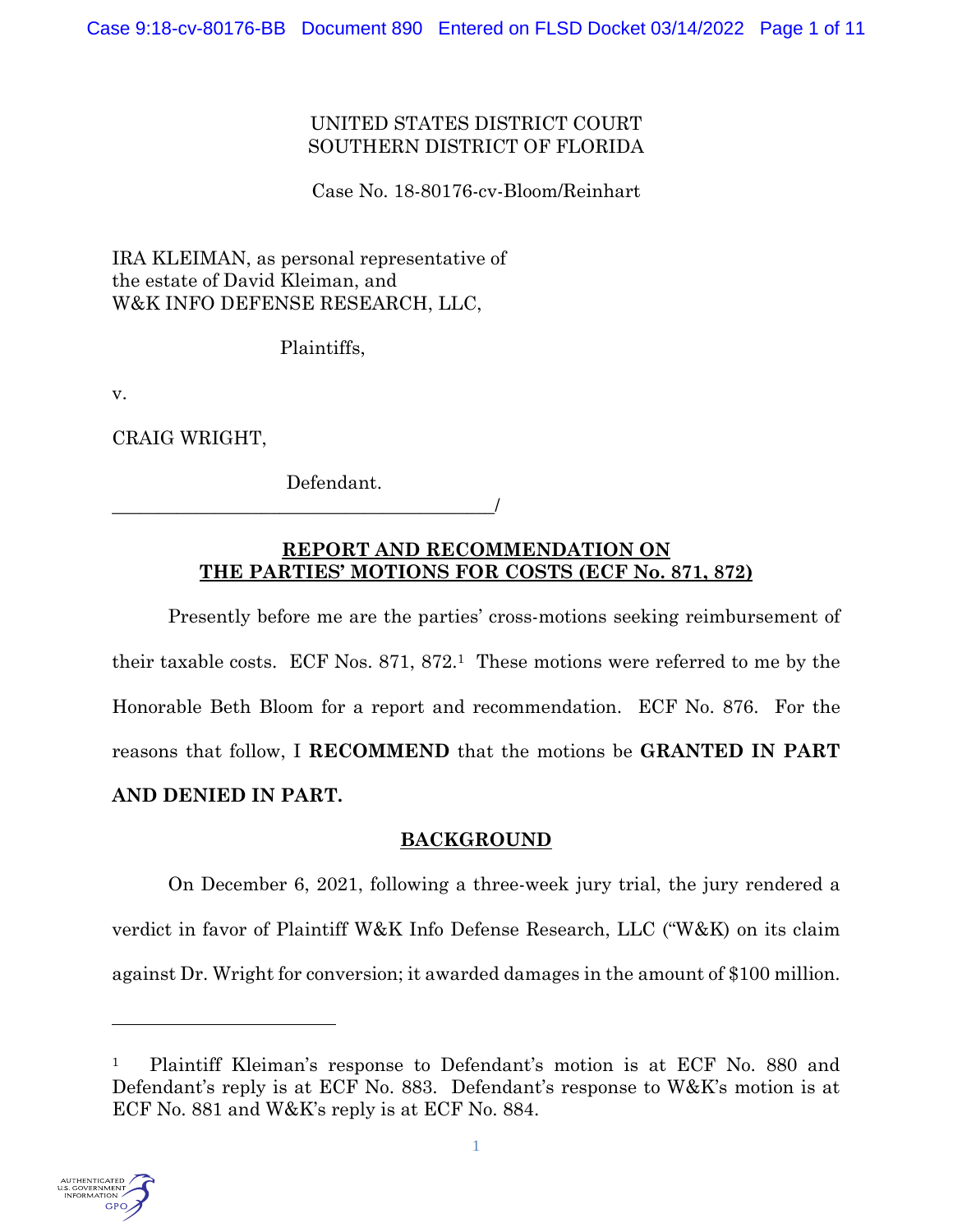ECF No. 812. The jury rejected the other five claims brought by W&K. *Id.* The jury found in favor of Dr. Wright on all seven claims brought by Plaintiff Ira Kleiman. *Id.* Judge Bloom entered final judgment in favor of W&K and against Dr. Wright in the amount of \$100,000,000.00. ECF No. 814. Thereafter, Dr. Wright filed a Bill of Costs seeking reimbursement of \$107,674.28 (ECF No. 871), and W&K filed a Motion for Costs seeking reimbursement of \$473,606.76 (ECF No. 872).

#### **DISCUSSION**

## *1. Prevailing Party*

Under the Federal Rules, prevailing parties are entitled to recover costs as a matter of course unless otherwise directed by the court or statute. *See* Fed. R. Civ. P. 54(d)(1). Rule 54(d) creates a presumption in favor of awarding costs to the prevailing party. *See Manor Healthcare Corp. v. Lomelo*, 929 F.2d 633, 639 (11th Cir. 1991).

A prevailing party is "one who has succeeded on any significant claim affording it some of the relief sought." *Texas State Teachers Association v. Garland Independent School District*, 489 U.S. 782, 791 (1989). A prevailing party "need not prevail on all issues to justify a full award of costs . . . [a] party who has obtained some relief usually will be regarded as the prevailing party even though he has not sustained all his claims." *Lipscher v. LRP Publications, Inc.*, 266 F.3d 1305, 1321 (11th Cir. 2001) (citing Head v. Medford, 62 F.3d 351, 354 (11th Cir. 1995)).

*James v. Wash Depot Holdings*, 242 F.R.D. 645 (S.D. Fla. 2007) is instructive. There, the Court granted summary judgment in favor of the defendant on plaintiff's retaliation and discrimination claims. Plaintiff's minimum wage and overtime claims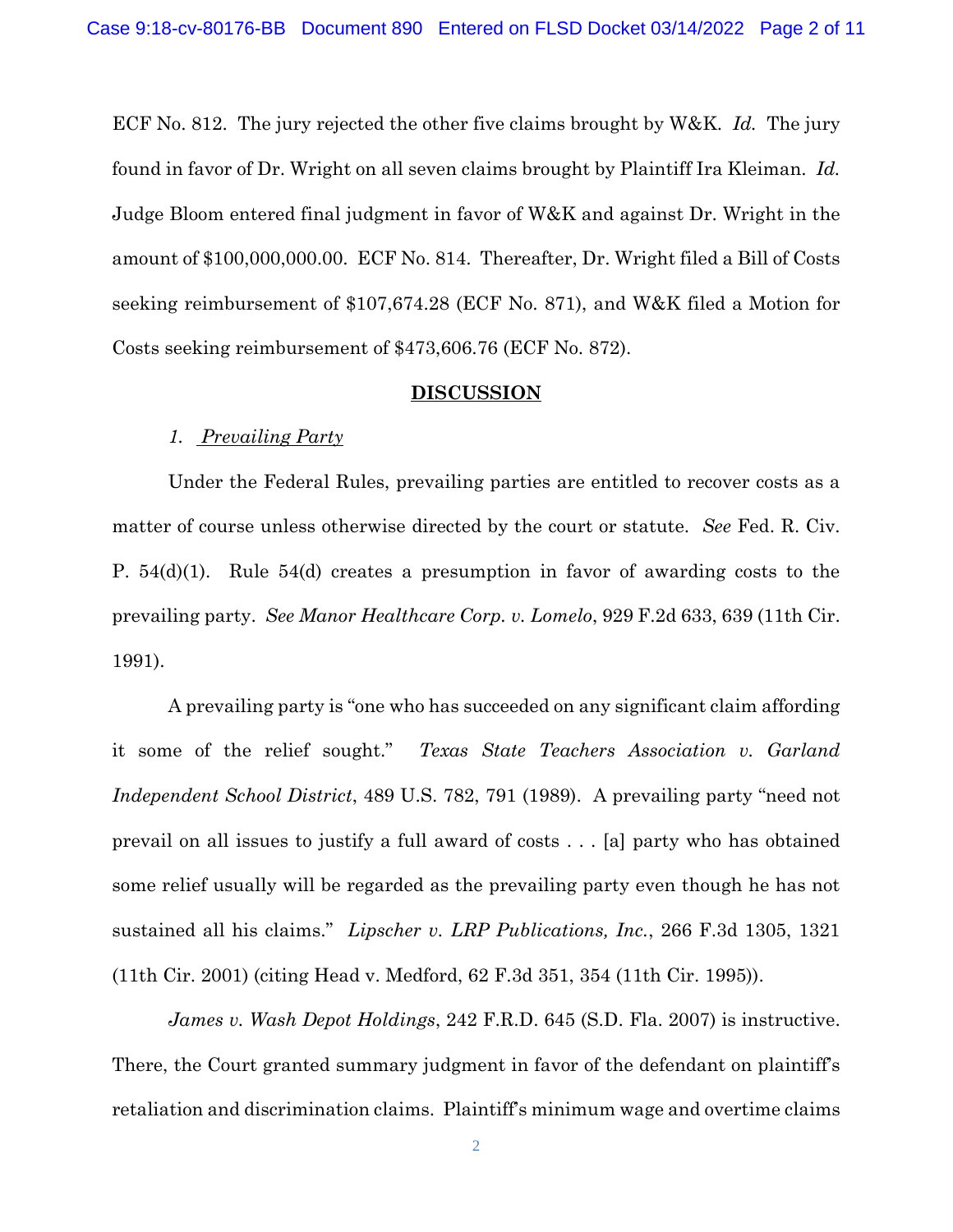went to trial, and the jury found in favor of the defendant on the minimum wage claim and in favor of the plaintiff on the overtime claim, awarding damages to the plaintiff. The Court held that both parties were prevailing parties in that case and found that "both parties are presumptively entitled to recover costs under Rule 54(d)(1)." *Id.* at 648 (citing *Stewart v. Town of Zolfo Springs*, 1998 WL 776848 at \*1 (M.D. Fla. Sept. 16, 1998) ("one party can be determined a prevailing party on one claim, while the opposing party prevails on another claim").

Here, given that Judge Bloom entered final judgment for substantial damages in favor of W&K, I find that it is a prevailing party and entitled to recover its taxable costs. And, given that Mr. Kleiman did not succeed on any of his claims and W&K did not succeed on five of its claims, I find that Dr. Wright is the prevailing party as to those claims and thus, he is entitled to an award of costs as well.

#### *2. Taxable Costs*

Courts may only tax costs as authorized by statute. *See EEOC v. W&O, Inc.*, 213 F.3d 600, 620 (11th Cir. 2000) (citing *Crawford Fitting Co. v. J.T. Gibbons, Inc.*, 482 U.S. 437, 445 (1987)). "Section 1920 enumerates expenses that a federal court may tax as a cost under the discretionary authority found in Rule 54(d)." *Crawford Fitting Co.*, 482 U.S. at 441-442. This section provides in part,

A judge or clerk of any court of the United States may tax as costs the following:

(1) Fees of the clerk and marshal; (2) Fees for printed or electronically recorded transcripts necessarily obtained for use in the case; (3) Fees and disbursements for printing and witnesses;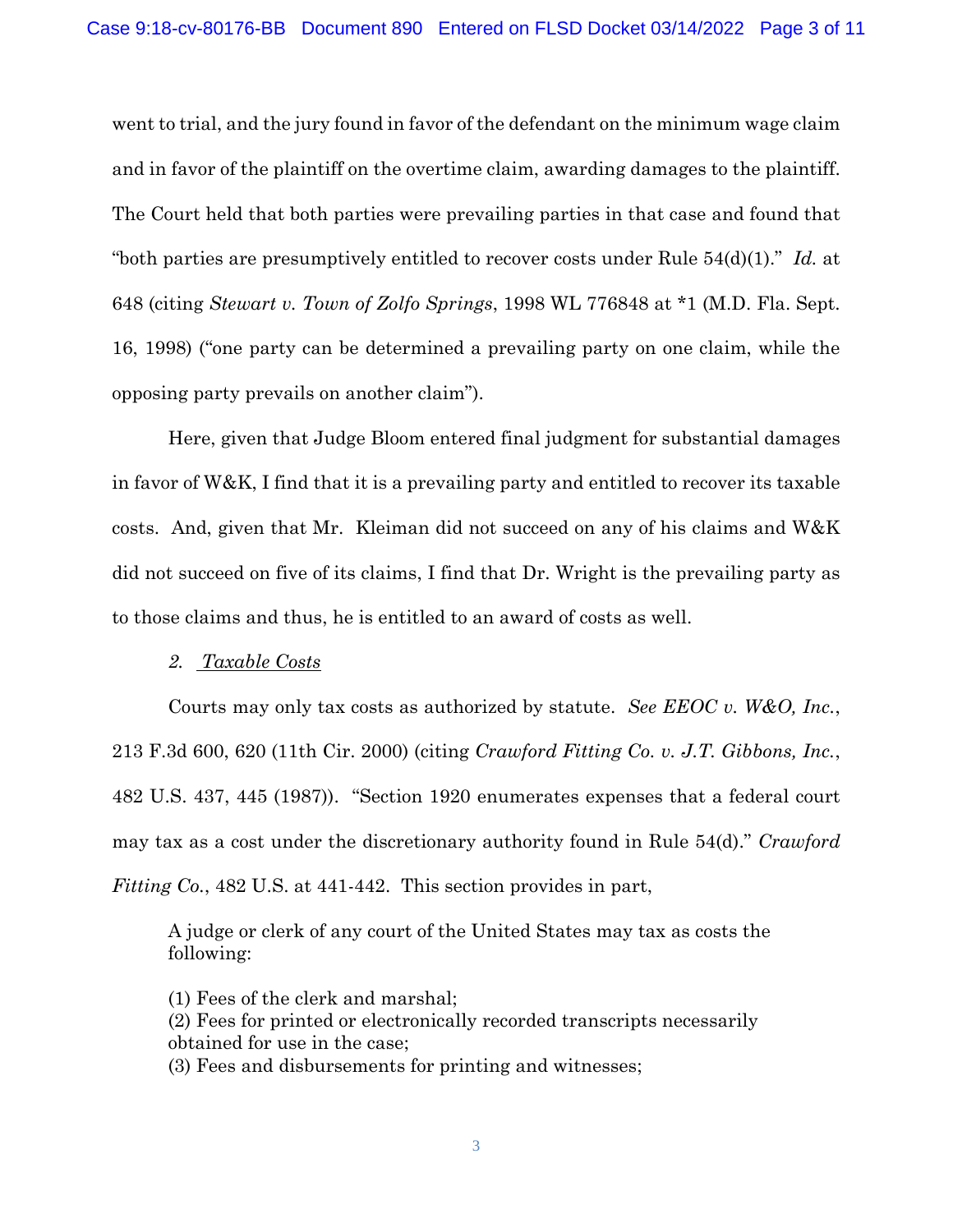(4) Fees for exemplification and the costs of making copies of any materials where the copies are necessarily obtained for use in the case; (5) Docket fees under section 1923 of this title; (6) Compensation of court appointed experts, compensation of interpreters, and salaries, fees, expenses, and costs of special interpretation services under section 1828 of this title.

28 U.S.C. § 1920.

I reject Dr. Wright's claim that W&K was obligated to deduct costs that also advanced Mr. Kleiman's claims. The case law is clear that as a prevailing party W&K is entitled to reimbursement of its full costs. *Brown Jordan Int'l, Inc. v. Carmicle*, 2017 WL 5633312, at \*7 (S.D. Fla. Aug. 7, 2017) (quoting Head v. Medford, 62 F.3d 351, 354-55 (11th Cir. 1995)). As long as the costs were borne by W&K and are taxable under §1920, they are reimbursable; it is immaterial that Mr. Kleiman may also have benefitted from some of these expenditures.

Similarly, I reject W&K's argument that an award of costs to Dr. Wright must be limited to those he incurred as a result of Mr. Kleiman's claims. Dr. Wright prevailed on five of W&K's claims against him and, as a practical matter, the Plaintiffs' claims were for the most part inextricably intertwined such that neither side is required to parse the costs incurred in prosecuting these claims and defending against them. *See Brown Jordan Int'l,* at \*7. In any event, Dr. Wright has stated that he did attempt to separate the costs to the extent possible. For example, he did not seek costs for the deposition transcripts of Jimmy Nguyen or the corporate representative of W&K, as the testimony of those witnesses was germane solely to W&K's claims. ECF No. 883 at 3.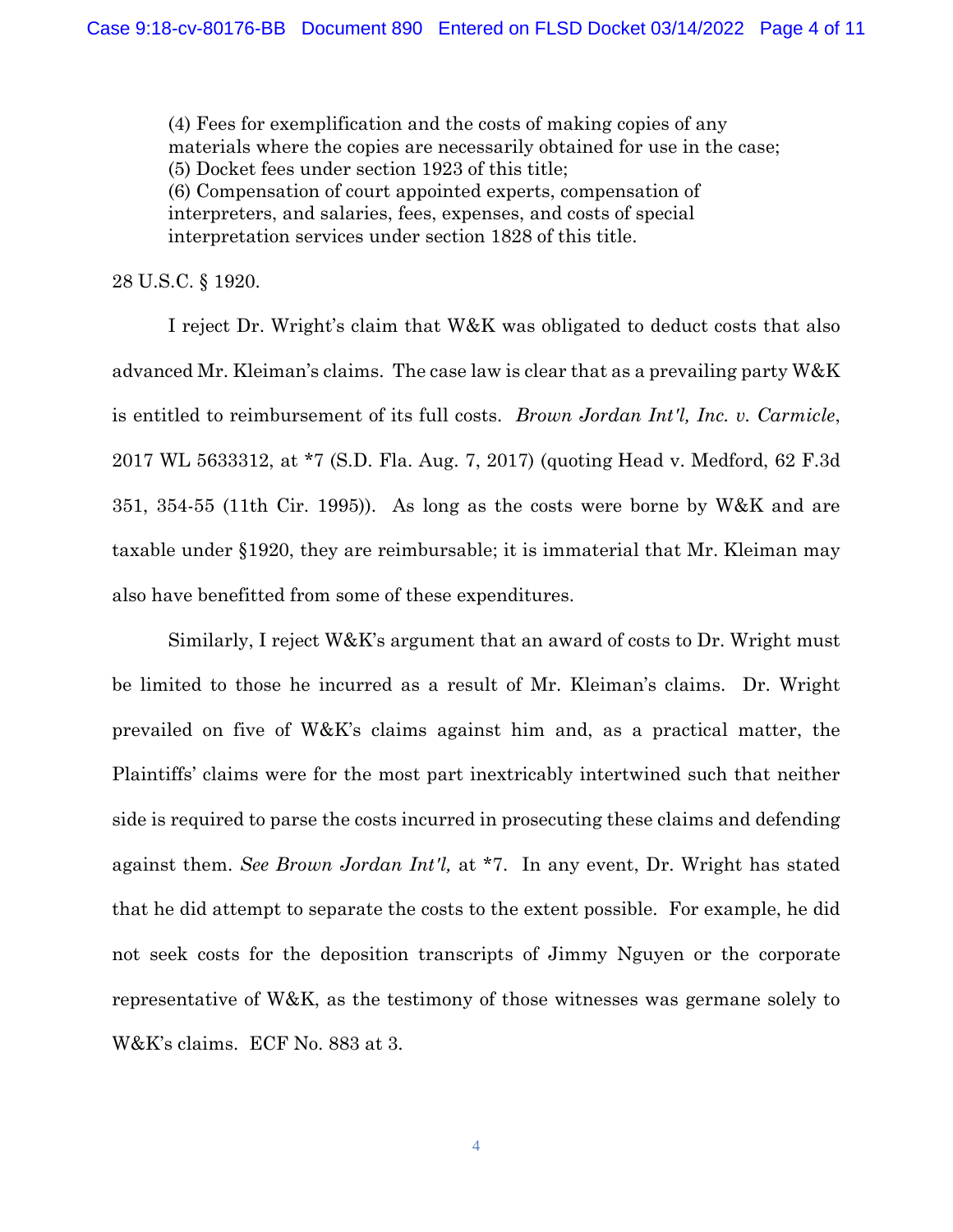#### *3. W&K's Motion*

W&K seeks to recover the following as taxable costs: \$6,408.75 for process server fees, \$101,634.87 for transcripts, \$365,563.13 for witness fees.

## a. Process Server Fees

Private process server fees may be taxed pursuant to Section 1920. *U.S. E.E.O.C. v. W & O, Inc.*, 213 F.3d 600, 624 (11th Cir. 2000). Such costs are normally limited to \$65.00, the standard hourly rate that the U.S. Marshal's Service charges for service of process. *Khoury v. Miami-Dade Cty. Sch. Bd*., No. 16-20680-CIV, 2018 WL 7150192, at \*3 (S.D. Fla. Nov. 28, 2018) (citing *Emery v. Allied Pilots Assoc.*, No. 14-80518-CIV, 2017 WL 5175617, at \*3 (S.D. Fla. May 18, 2017)). Neither rush fees nor costs for attempting to serve the same individual at different addresses are generally recoverable under Section 1920. *Nelson v. N. Broward Med. Ctr*., No. 12- 61867-CIV, 2014 WL 2195157, at \*3 (S.D. Fla. May 27, 2014); *Dewitt v. Daley*, No. 05-61418-CIV, 2007 WL 9698322, at \*7 (S.D. Fla. Nov. 29, 2007).

Here, the invoices submitted by W&K's process servers include fees for "expenditures," "disbursements" rush/same day service, fees for "numerous attempts," and "fees to locate." ECF No. 872-2 at 3; 872-4. W&K's motion does not offer any explanation for seeking reimbursement of these miscellaneous fees that exceed the bounds of 28 U.S.C. § 1920(1). Accordingly, I find that W&K's recovery is limited to \$65 for each of the nine witnesses upon whom subpoenas were served, for a total of \$585.00.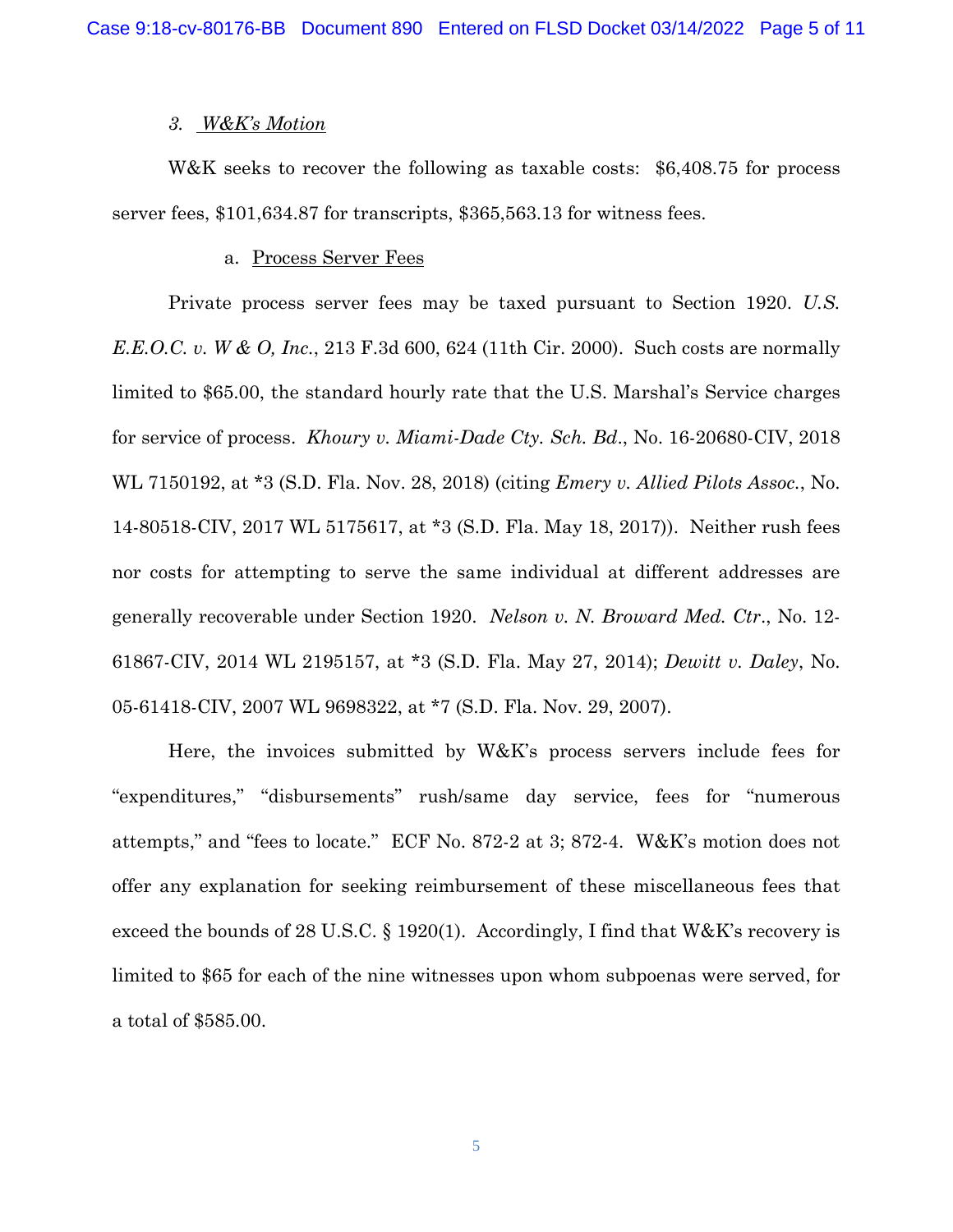#### b. Transcripts

Printed transcripts and the stenographer's attendance fee for necessarily obtained transcripts are taxable. *George v. Florida Dept. of Corrections*, 2008 WL 2571348, \*6 (S.D. Fla. May 23, 2008) (finding that costs for deposition transcripts necessarily obtained for use in the case are recoverable under § 1920); *Whittier v. City of Sunrise*, 2008 WL 5765868, \*5 (S.D. Fla. Dec. 3, 2008) (finding that under § 1920, the transcript and attendance fee of the court reporter are recoverable).

Dr. Wright objects to W&K recovering \$20,344.25 for deposition transcripts of nine witnesses, contending that the witnesses were unrelated to  $W\&K$ 's claims. It is well settled that the burden lies with the party challenging the necessity of a deposition. *See Woods v. Deangelo Marine Exhaust Inc*., No. 08-81579-CIV, 2010 WL 4116571, at \*5 (S.D. Fla. Sept. 27, 2010), report and recommendation adopted, No. 08-81579-CIV-HURLEY, 2010 WL 4102939 (S.D. Fla. Oct. 18, 2010).

Here, I find Dr. Wright's objections are premised on an unreasonably narrow reading of the case law governing the recovery of transcript costs. Contrary to Defendant's claim, courts broadly interpret the phrase "necessarily obtained for use in the case." *See Ferguson v. Bombardier Serv. Corp.*, 2007 WL 601921, \* 3 (M.D. Fla. Feb. 21, 2007); *George v. Fla. Dep't of Corr*., No. 07-80019-CIV, 2008 WL 2571348, at \*5 (S.D. Fla. May 23, 2008), report and recommendation adopted in part, No. 07-80019-CIV, 2008 WL 11412061 (S.D. Fla. July 7, 2008); *W & O*, 213 F.3d at 621. Applying the principles set forth in these cases, I find that the witnesses for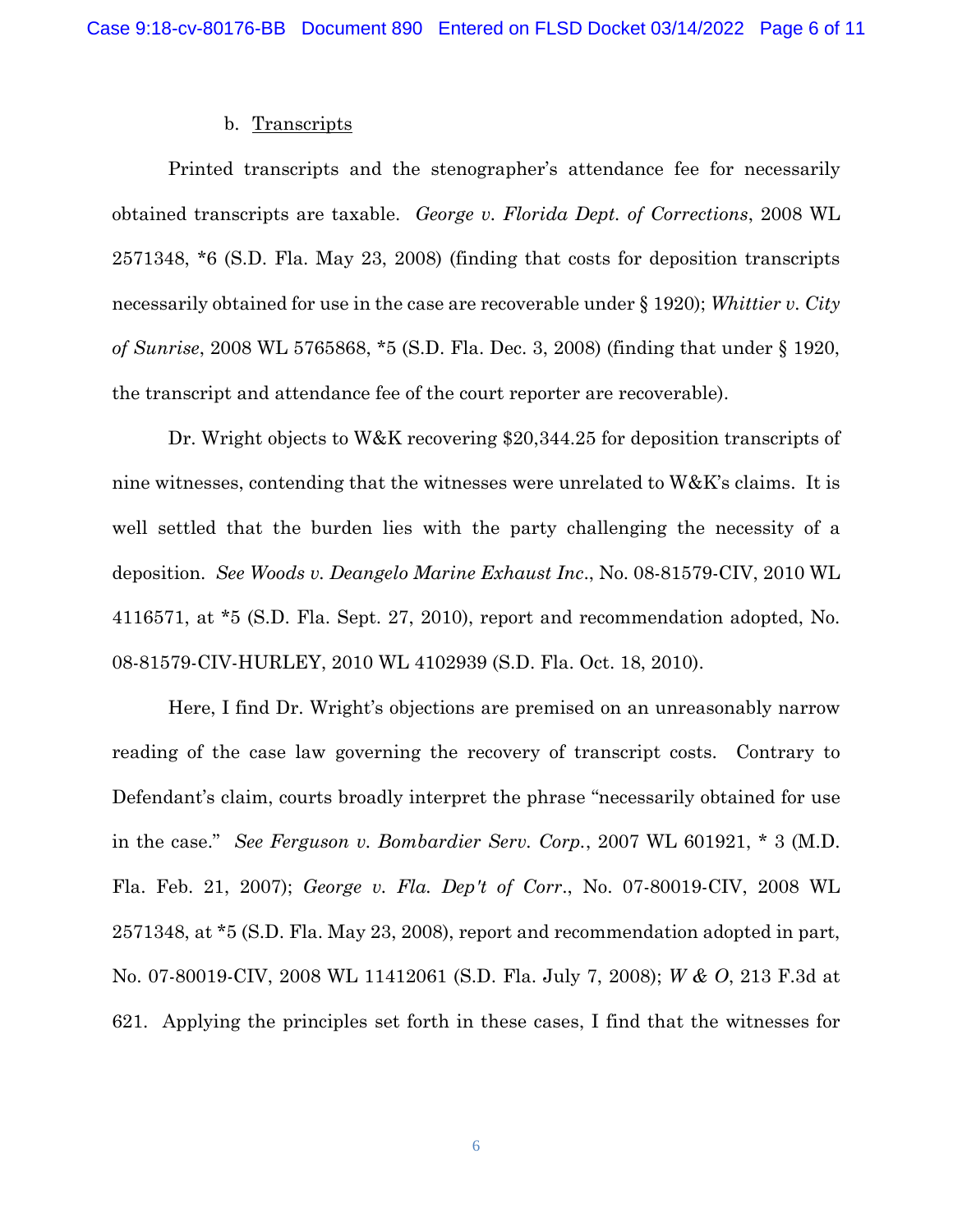whom W&K seeks to recover transcript costs are proper. Accordingly, W&K is entitled to recovery of its transcript costs in the amount of \$97,671.24.<sup>2</sup>

#### c. Witness Fees

W&K requests \$365,563.13 in witness fees for nine witnesses. Of this amount, \$364,950.14 is attributable to orders issued by courts in the United Kingdom for Dr. Wright to reimburse Plaintiffs for costs associated with deposing foreign witnesses. W&K does not provide any legal support for its claim that these foreign orders fall within the parameters of 28 U.S.C. § 1920(3), which generally limits witness fees to \$40 per day. *See Goldberg v. Fla. Int'l Univ. Bd. of Trustees*, No. 18-20813-CIV, 2020 WL 8340090, at \*4 (S.D. Fla. Sept. 21, 2020), report and recommendation adopted, No. 18-20813-CIV, 2021 WL 293337 (S.D. Fla. Jan. 28, 2021). Accordingly, the amounts ordered by courts in the UK should be deducted from W&K's requested witness fees.

The exhibits attached to W&K's motion identify nine witnesses for whom it presumably seeks to recover witness fees of \$40/day. ECF No. 872-4. Dr. Wright objects that several of these witnesses were never deposed or did not testify at trial. In its reply papers, W&K concedes that it cannot recover witness fees for six of the nine witnesses identified on its list. ECF No. 884 at 7. Accordingly, W&K is only

<sup>2</sup> In its reply papers, W&K conceded that Defendant already reimbursed W&K for certain hearing transcripts, thereby reducing its request for transcript fees by \$3,963.63.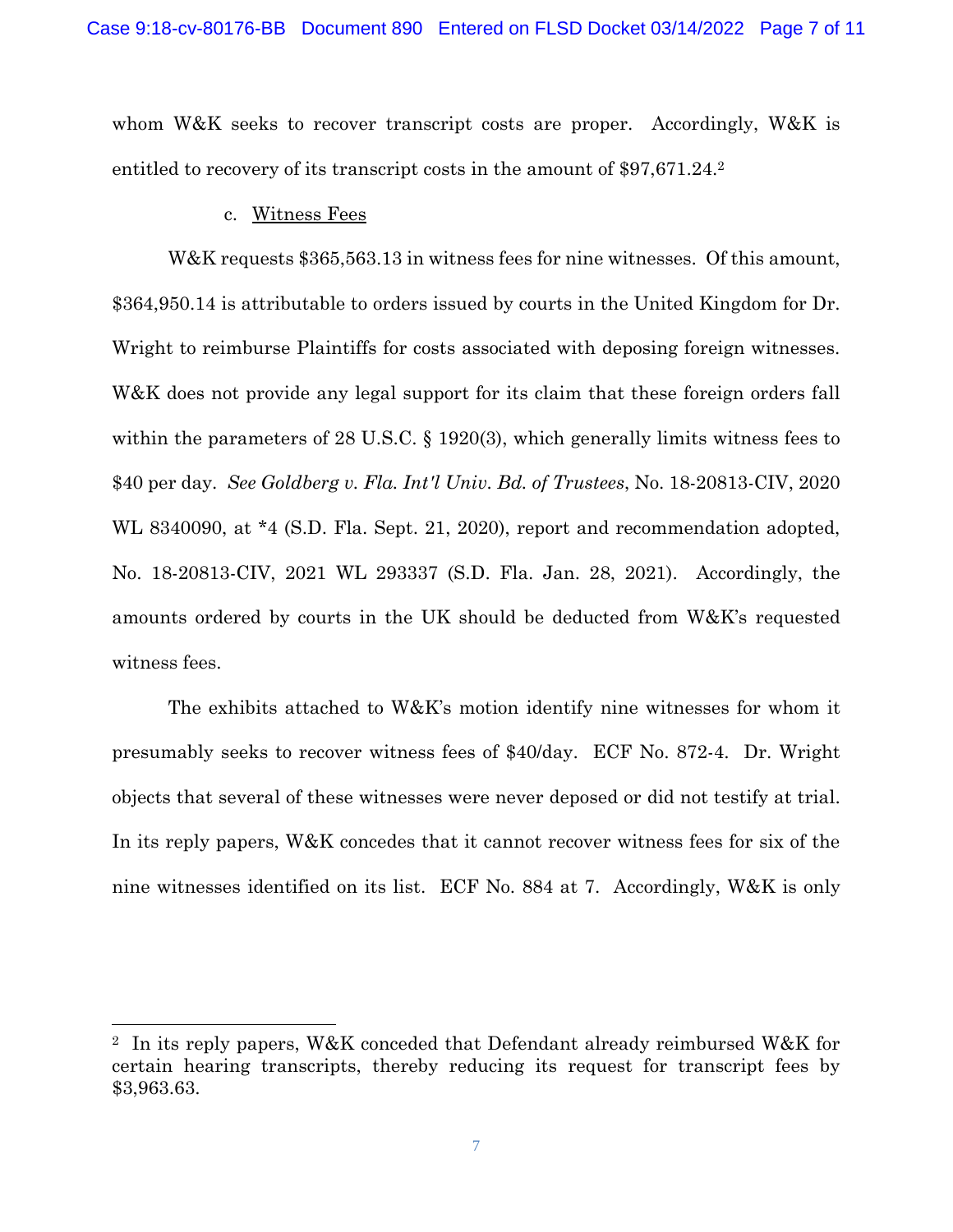entitled to recover \$40 for each of the remaining three witnesses for a total witness fee of \$120.00.<sup>3</sup>

# *4. Defendant's Motion*

In his motion, Dr. Wright seeks to recover the following as taxable costs: \$5,435.00 for process server fees, \$97,627.95 for transcripts, \$4,167.54 for witness fees, and \$443.79 for copies. In its response papers, W&K lodges meritless general objections regarding Dr. Wright's right to recover costs but does not specifically object to any of the costs sought.

# a. Process Server Fees

Dr. Wright seeks process server fees for a total of 18 witnesses/entities. As with W&K, Dr. Wright does not provide any explanation for seeking rush fees, fees for duplicate service, or for any invoices that exceed the \$65 allowable by statute. Accordingly, his recovery of process server fees should be reduced to \$1,170.00.

## b. Transcripts

W&K does not object to any of the transcript fees sought by Dr. Wright and notably, the fees sought are nearly identical to those sought by W&K. Accordingly, Dr. Wright is entitled to recover \$97,627.95 in transcript fees.

## c. Witness Fees

Dr. Wright seeks \$4,167.54 in witness fees for eight witnesses. Specifically, he seeks \$40/day for each day that these witnesses testified (Dr. Wright included the

<sup>3</sup> W&K failed to state in either its motion or reply papers the number of days each of these three witnesses testified, and so I will presume one day's witness fee is appropriate for each.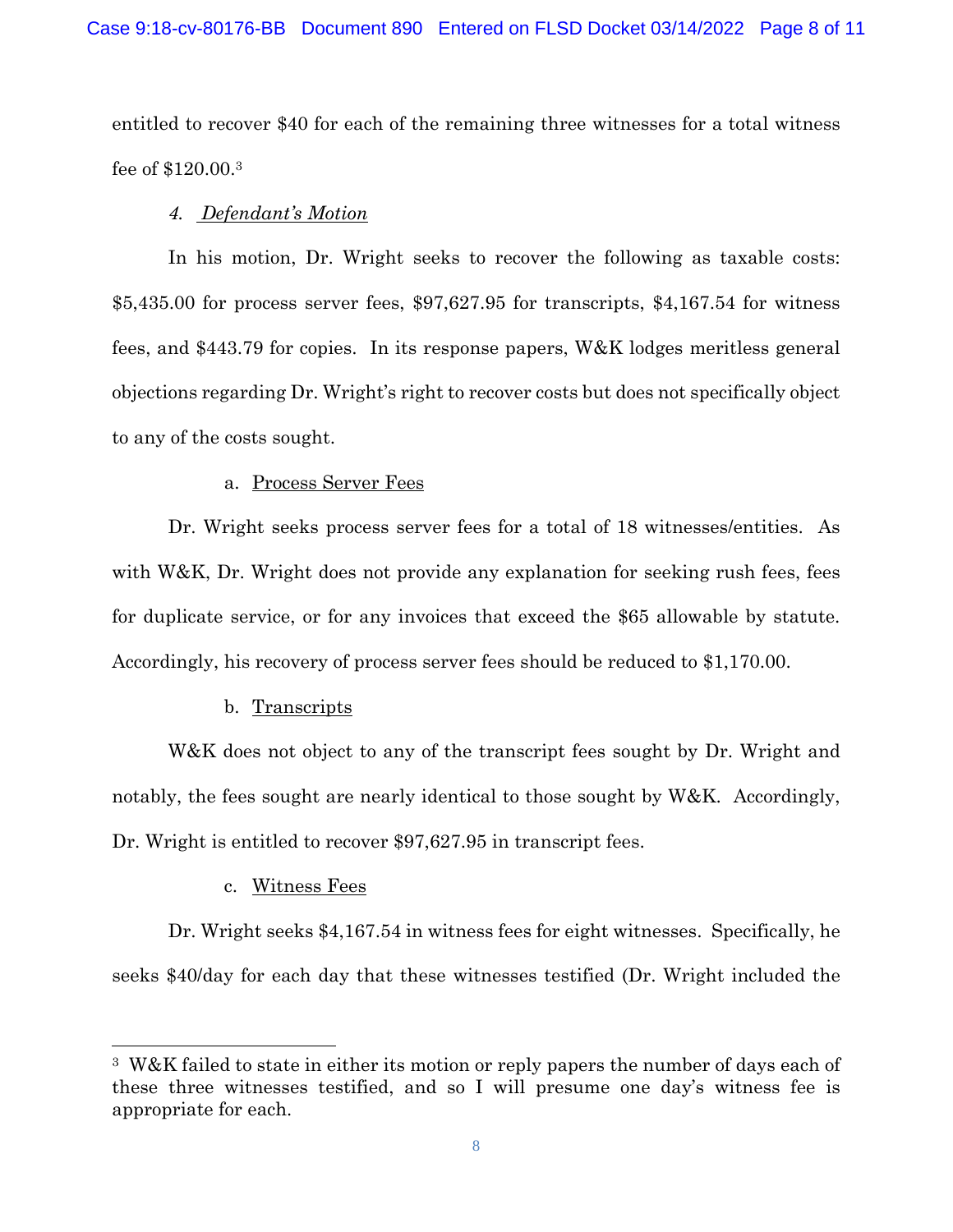number of days each witness testified), as well as subsistence costs, airfare and mileage. "A witness's travel costs may also be recoverable, but the party requesting travel costs needs to provide detailed documentation of the expenses incurred." *J.G. v. Carnival Corp*., No. 12–21089–CIV, 2013 WL 5446412, at \*5 (S.D. Fla. Sept. 28, 2013). In addition to the \$40/day fee, "[a] witness is also entitled to the actual expenses of travel by common carrier at the most economical rate reasonably available . . . [and] a subsistence allowance in an amount not to exceed the per diem allowance for federal employees when the witness is required to stay overnight." *Peeler v. KVH Indus., Inc*., No. 8:12-CV-1584-T-33TGW, 2014 WL 12617558, at \*6 (M.D. Fla. June 16, 2014) (citing 42 U.S.C. § 1821(c)(1)).

Here, Dr. Wright has provided receipts for the travel expenses of his out-oftown witnesses (ECF Nos. 871-2, 871-5) and W&K does not object to the amounts sought. Accordingly, I find Dr. Wright is entitled to recovery of the costs sought in the amount of \$4,167.54.

#### d. Copying

Dr. Wright seeks \$443.79 in "exemplification" for photocopies and trial exhibits. It is well settled that copies obtained only for the convenience of counsel are not recoverable. *W&O, Inc*., 213 F.3d 600, 623. Moreover, there is no statutory provision for the taxation of charts and demonstrative exhibits as costs. *Id.* The party moving for an award of copy costs has the burden of showing that the copies were necessarily obtained for use in the case. *See Desisto Coll., Inc. v. Town of Howey-In-The-Hills*, 718 F. Supp. 906, 913 (M.D. Fla. 1989), aff'd sub nom. *Desisto Coll., Inc.*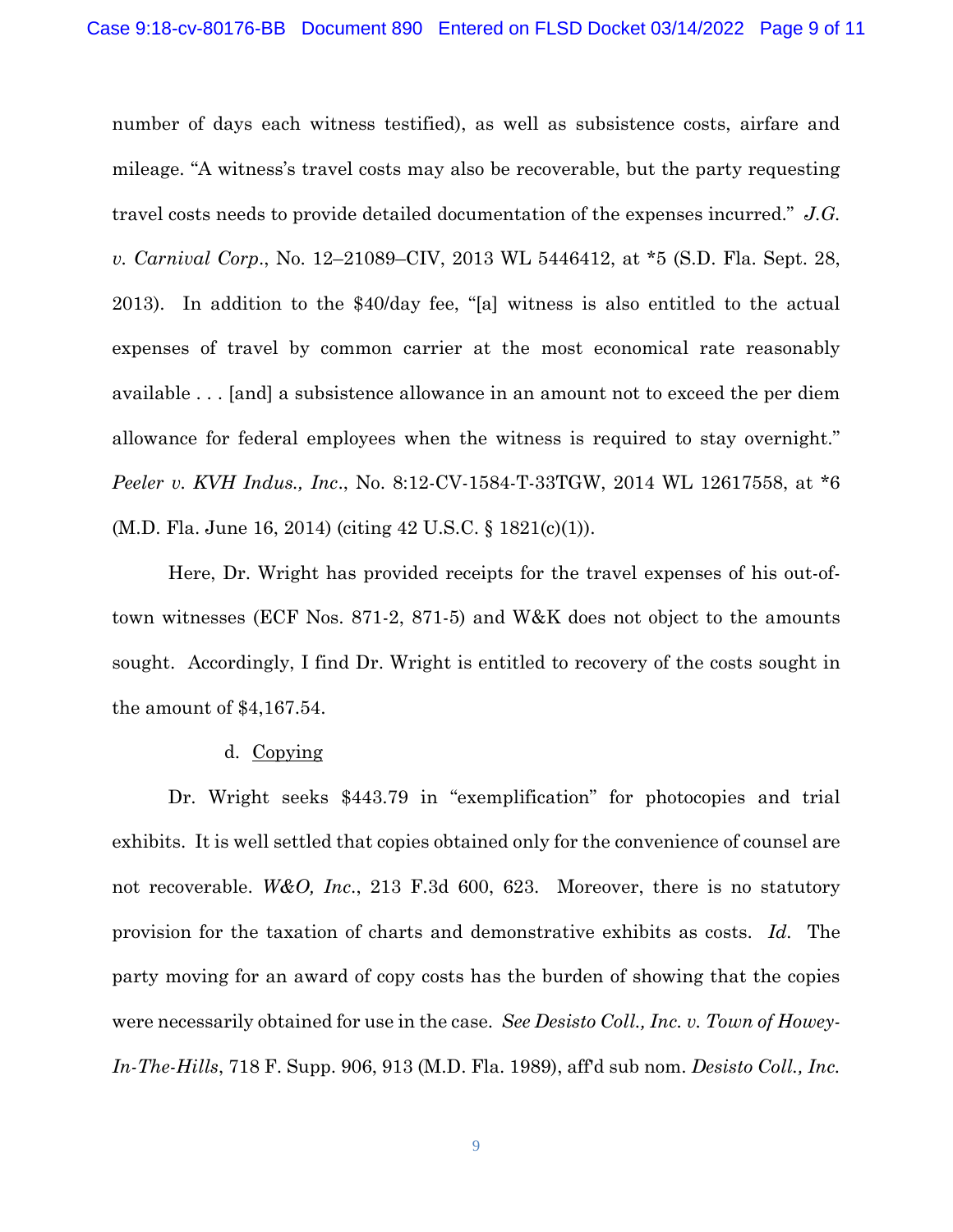*v. Line*, 914 F.2d 267 (11th Cir. 1990) (declining to award costs for copies because the defendants failed to itemize copies necessarily obtained for use in the case and those obtained for the convenience of counsel).

Here, the invoices submitted by Dr. Wright show an expenditure for \$263.22 for the mounting and lamination of two demonstrative exhibits on 36" x 48" foam boards. As noted above, this cost is not recoverable and should be deducted from the award of costs. Accordingly, Dr. Wright's recovery for copying costs should be limited to \$180.57.

#### **RECOMMENDATION**

In conclusion, I **RECOMMEND** that the parties' Motions for Costs (ECF No. 871, 872) **GRANTED IN PART AND DENIED IN PART** as follows:

Plaintiff W&K is entitled to recovery of \$585.00 in process server fees, \$97,671.24 for transcripts, and \$120.00 in witness fees for a total of \$98,376.24.

Defendant Craig Wright is entitled to recovery of \$1,170 in process server fees, \$97,627.95 for transcripts, \$4,167.54 in witness fees, and \$180.57 in copying costs for a total of \$103,146.06.

#### **NOTICE OF RIGHT TO OBJECT**

A party shall serve and file written objections, if any, to this Report and Recommendation with the Honorable Beth Bloom, United States District Court Judge for the Southern District of Florida, within fourteen (14) days of being served with a copy of this Report and Recommendation. *See* 28 U.S.C. § 636(b)(1) (providing that "[w]ithin fourteen days after being served with a copy, any party may serve and